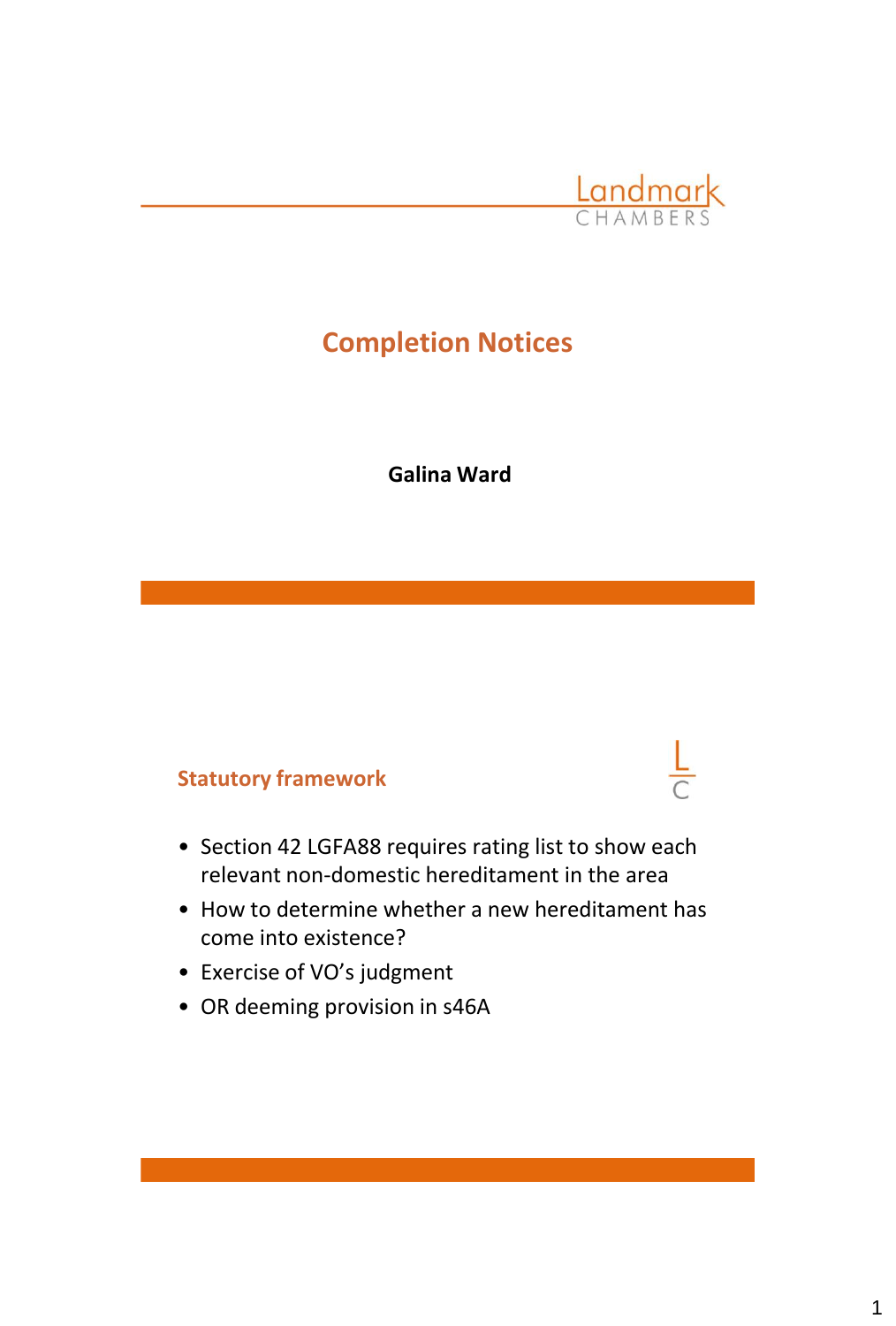## **s46A Local Government Finance Act 1988**

# $\frac{L}{C}$

- Gives effect to Schedule 4A
- Statutory mechanism for deeming completion for entry in list and valuation (see s.46A(2))
- Purpose
	- certainty as to when completion occurs or
	- deems property to be complete when it is not in fact but could reasonably be completed within specified time

## **Two types of completion notice**

- Sch 4A para 1(1): building reasonably expected to be completed within three months; BA must serve the notice as soon as reasonably practicable
- Sch 4A para 1(2): building has in fact been completed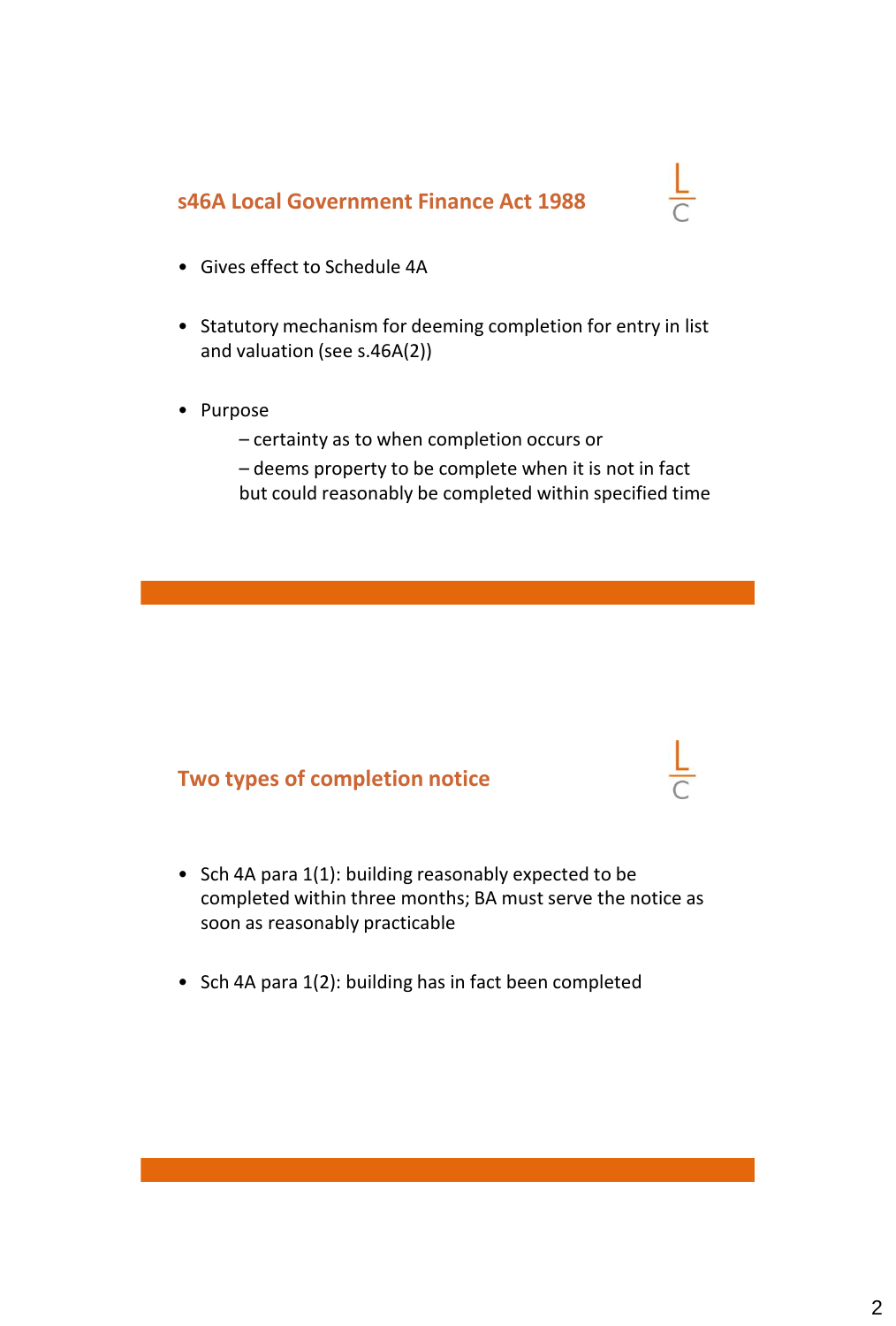## **Completion Day**

• Sch 4A para 1(1): day specified in the notice as the day on which the BA reasonably believes the building will be completed - must be no more than three months from the day the notice is served.

 $\frac{L}{C}$ 

- Sch 4A para 1(2): day the notice is served
- Completion must be assessed by reference to the purpose for which the building is designed to be occupied: Porter (VO) v Trustees of Gladman Sipps [2011] RA 337 at paragraphs 65 and 66

## **What is a "new building"?**

Section 46A(6)LGFA:

- "Building" includes part of a building
- An existing building can be a "new building" for these purposes where:

a. There are structural alterations to the existing building; b. Those alterations alter the hereditaments within the existing building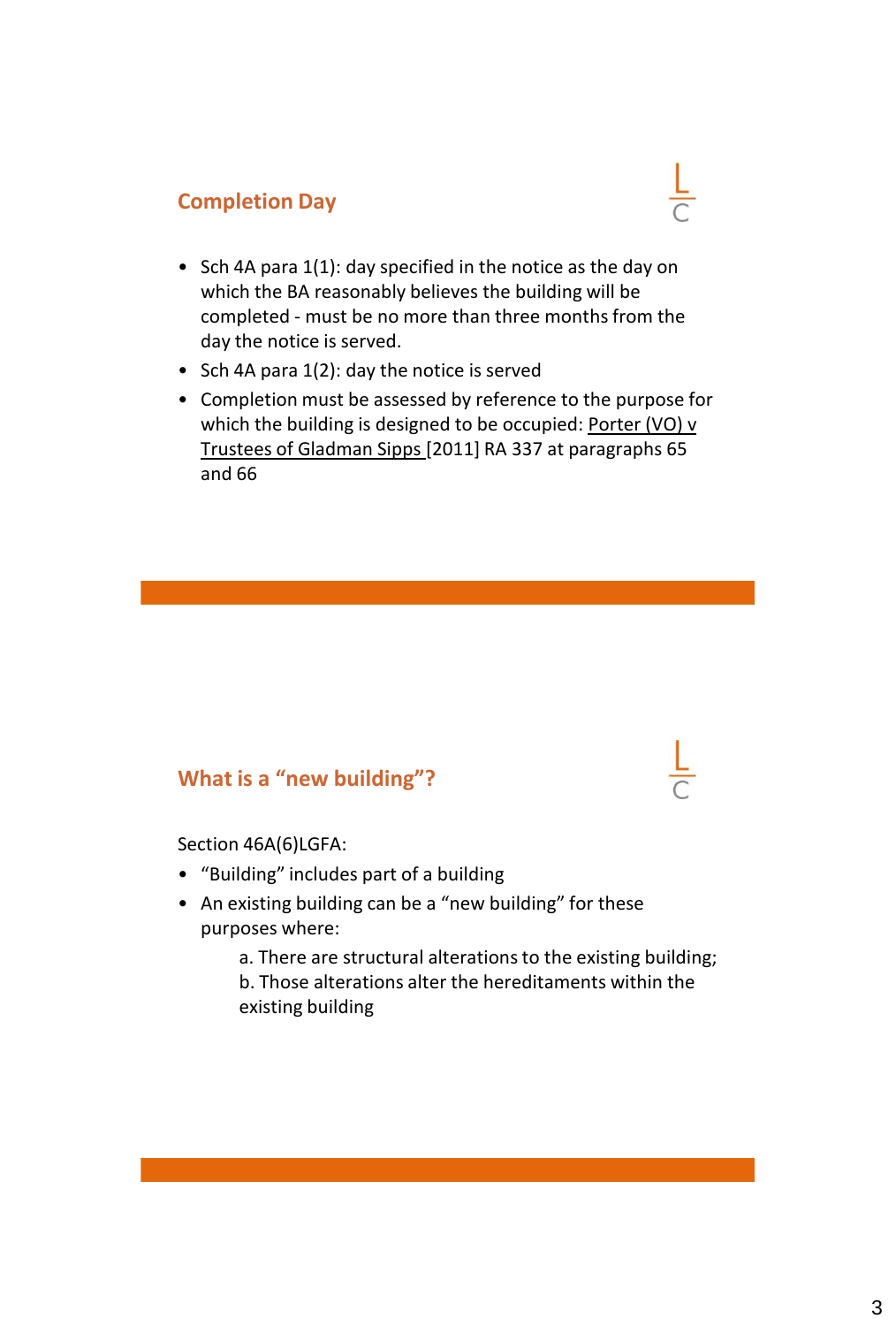## **Tull Properties Ltd v South Gloucestershire Council**

- "I am sure that there can be buildings so transformed by alterations that it is apt to describe them as new buildings, but it takes more than a new floor, a lift, some windows, additional lavatories and a reception desk."
- "The alterations did not divide the building in two so that it could no longer operate as a single building … the Respondent must show not only that the building acquired the capacity to be split but also that it lost its quality as a single hereditament."

#### **Who is the owner**

- Service on owner
- The owner of a hereditament or land is the person entitled to possession of it: see paragraph 10(2) of schedule 4A
- The entitlement must be to immediate possession; a reversionary interest does not give rise to "ownership" for rating purposes (Sobam BV v City of London Corporation [1996] 1 WLR 1070 )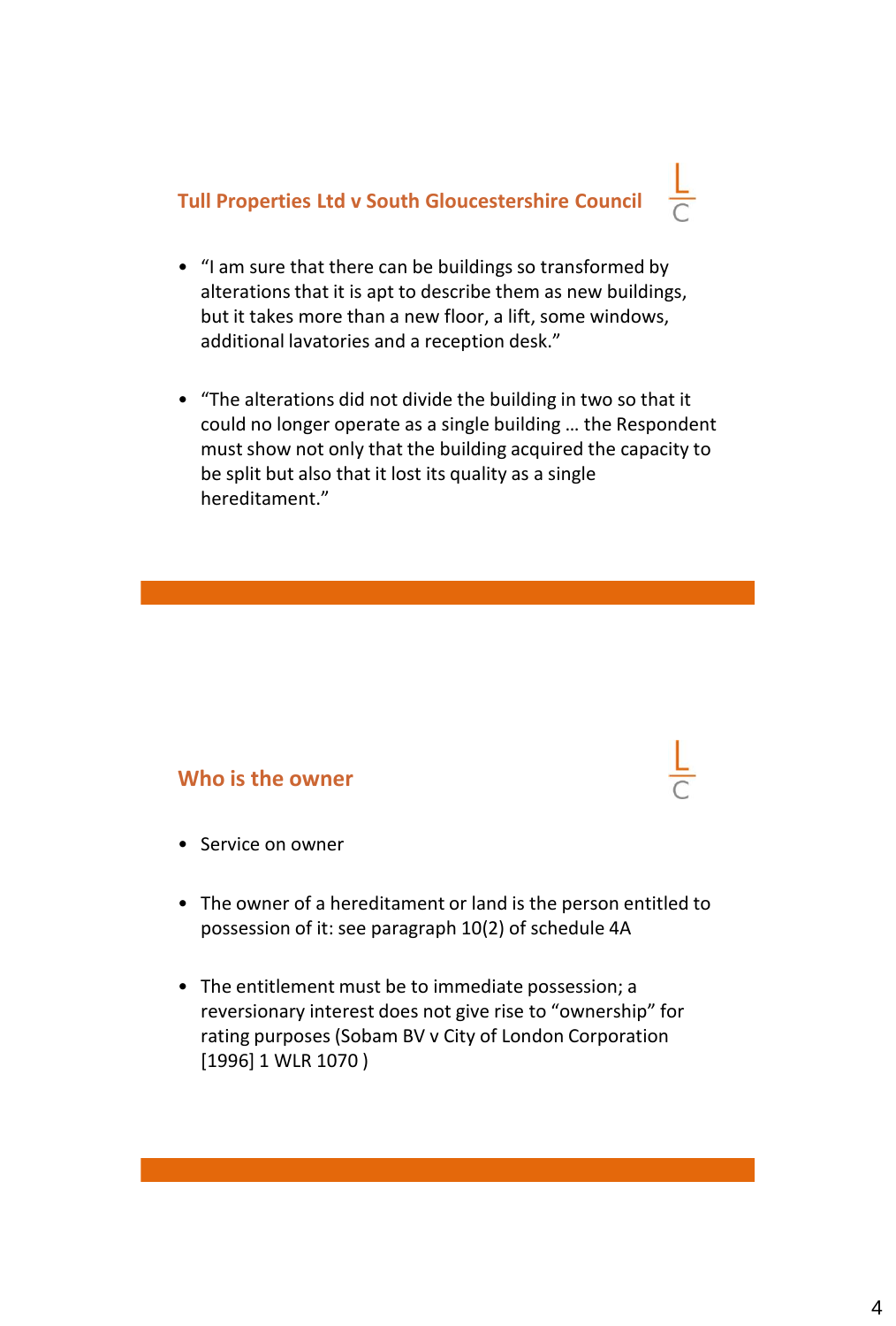#### **How to serve the owner**

• Paragraph 8 of Schedule 4A:

Without prejudice to any other method of service, a completion notice may be served on a person:

- (a) by sending it in a pre-paid registered letter…
- (b) …by delivering it to the secretary or clerk of the company or body at their registered or principal office…; or
- (c) where the name or address of that person cannot be ascertained after reasonable enquiry, by addressing it to him by the description of "owner"…and by affixing it to some conspicuous part of the building.

## **Westminster CC v UKI (Kingsway) Ltd [2015] UKUT 0301 (LC)**

- …the word "serve" is an ordinary English word which connotes the delivery of a document to a particular person
- Using methods of service in Sch 4A para 8 passes risk of nonreceipt to intended recipient, but not required
- Coming in to hands of owner via third party is sufficient
- No need to identify owner by name even where possible
- But not condone sloppy procedure…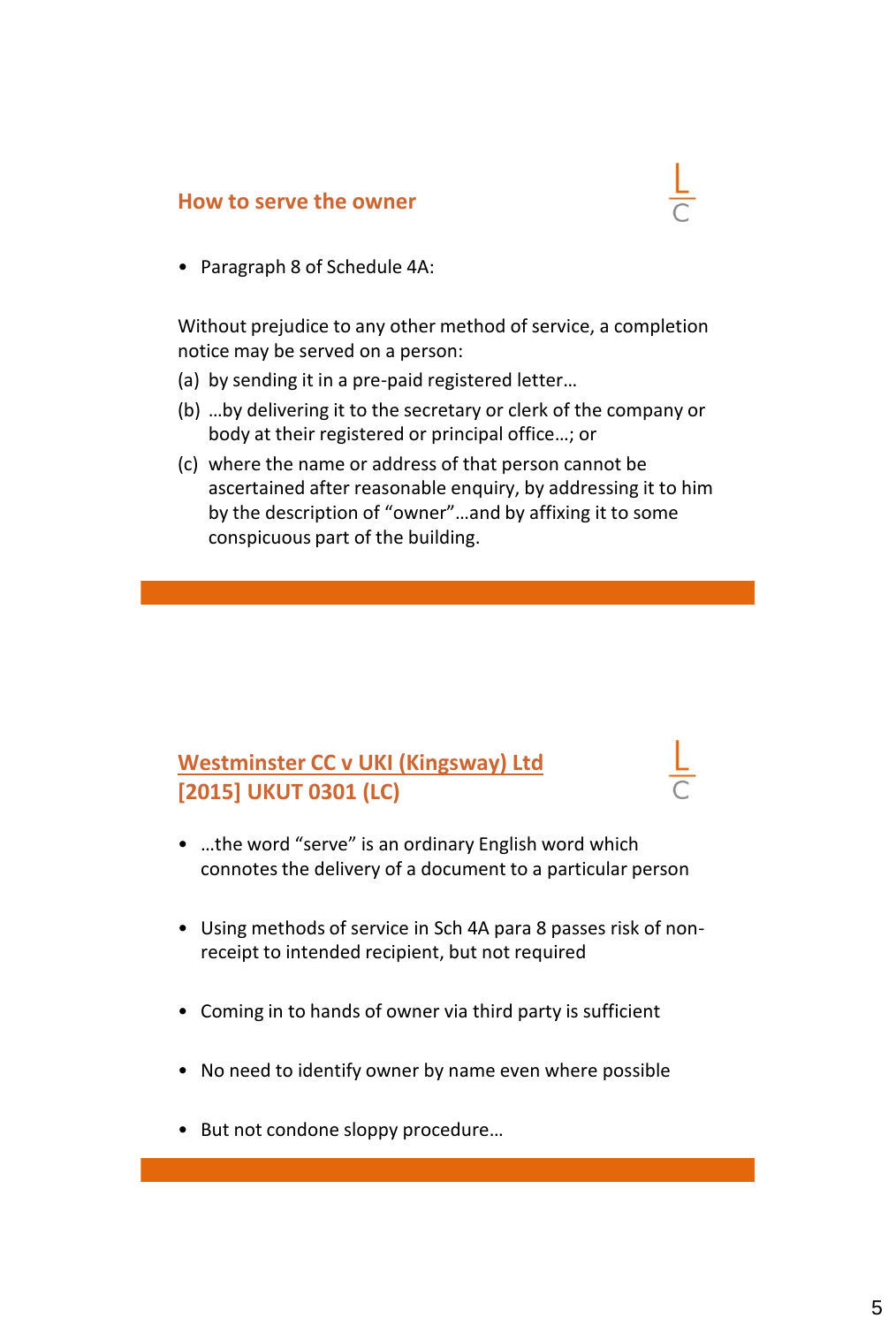#### **The need for completion notices**

- The completion notice procedure is the only way of entering a building which is not in fact ready for occupation into a rating list; even if the building is very nearly ready to be occupied, without a completion notice it will never be able to enter the list until actually complete
- See:- Porter (VO) v Trustees of Gladman Sipps [2011] RA 337 at paragraph 66 (offices) Aviva v Whitby (VO) [2014] RA 61 (confirms Porter and applies it to warehouses)

#### **Withdrawal and agreement**

- BAs can withdraw completion notices by serving a subsequent notice to that effect (LGFA Sch 4A para 1(3)) but only by consent of owner needed if appeal has been brought (para  $1(4)$
- The prospective ratepayer and the BA are able to agree a completion day in writing; if such an agreement is made, the day in the agreement becomes the day on which the building is deemed to be complete, and the completion notice is deemed to be withdrawn (LGFA Sch 4A para 3)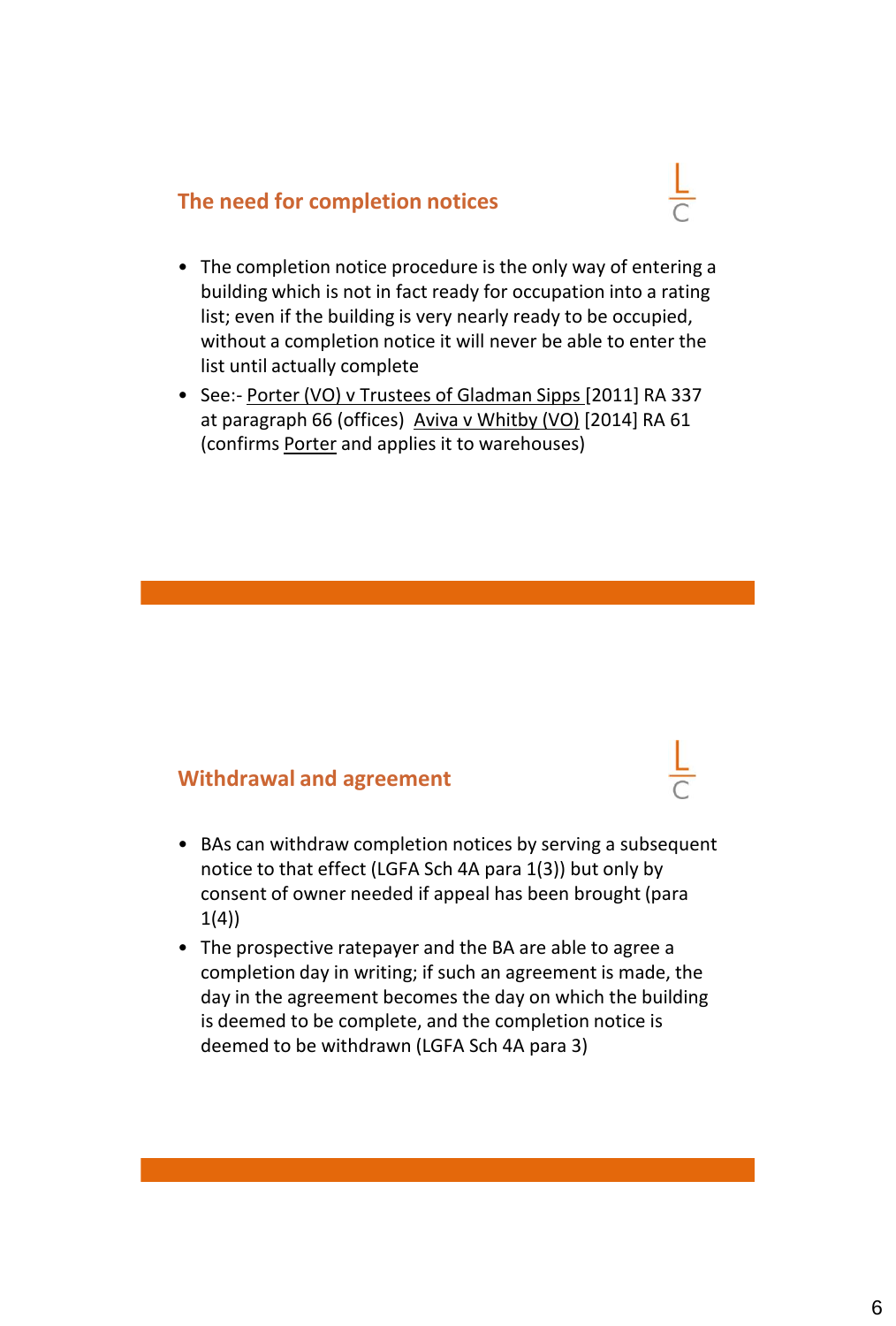## **Multiple notices**

• Completion notices relate to buildings, not hereditaments; the hereditaments to be comprised in a building must be determined by the VO once the completion date has occurred.

 $\frac{L}{C}$ 

- Multiple notices served in respect of a single building will not automatically be invalid
- But in 4 & 5 St Paul's Square [2013] RA 215 the use of multiple notices was held to be unlawful where it was demonstrated to have been done for the improper purpose of shortening the time required for completion

#### **The authority to serve**

- The requirement to serve a completion notice rests on the BA, rather than on the VO: LGFA Sch 4A para 1
- This function can properly be delegated to the BA's own officers; no resolution of the BA is required: Provident Mutual Life Assurance Assoc v Derby CC [1981] RA 117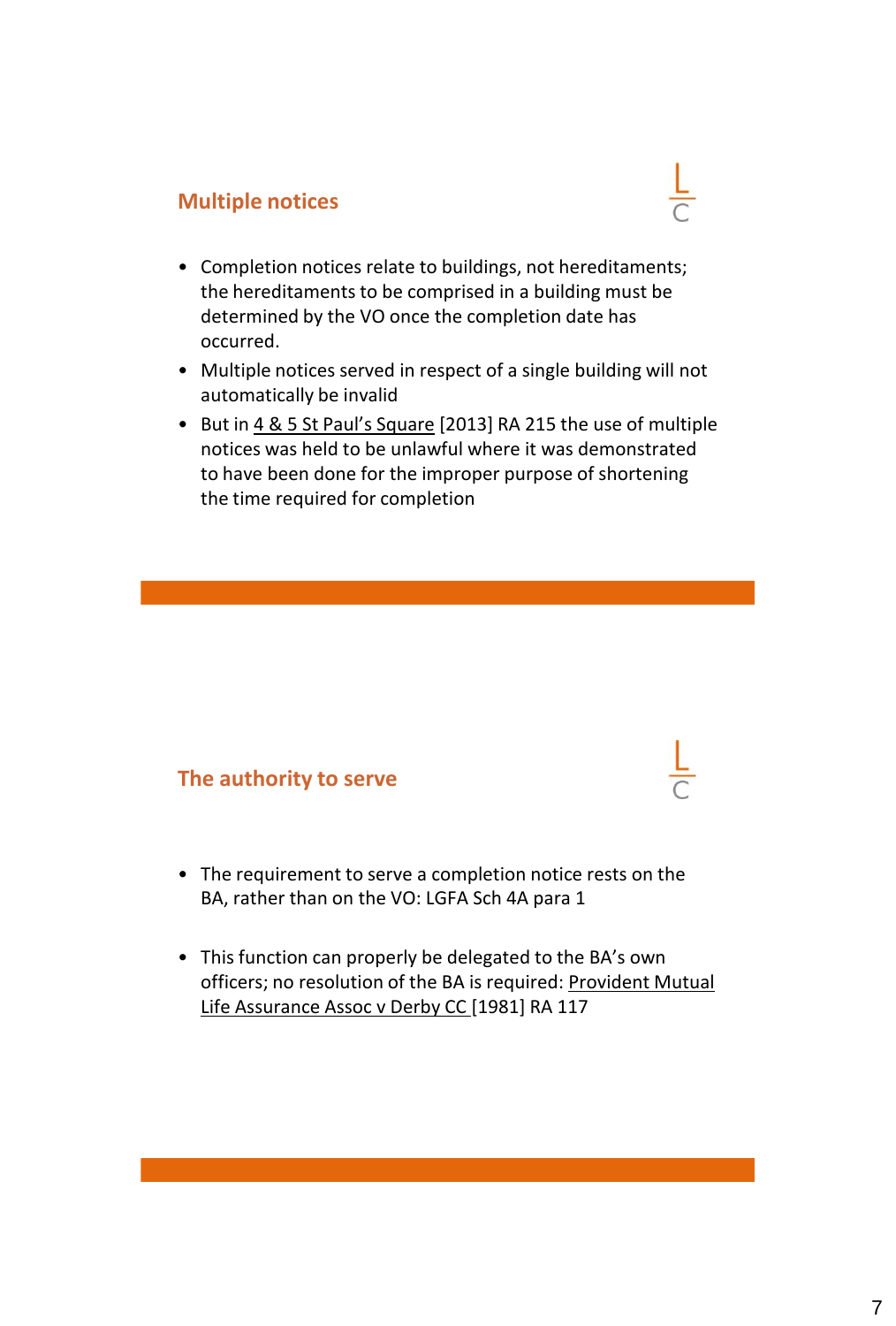## **The authority to serve**

- However, BAs probably cannot delegate the consideration or service of completion notices to private contractors:
- The Local Authorities (Contracting Out of Tax Billing, Collection and Enforcement Functions) Order 1996 permits BAs, in relation to NDR, to serve certain notices (Reg 50). These include e.g. demand notices and liability orders, but not completion notices
- Worth checking, therefore, who exactly has served completion notices, and whether the BA has improperly delegated this function.
- (see Chris Lewsley's note on this point at [2013] RVR 65)

#### **VO's duties**

- BAs must supply the relevant VO with a copy of any completion notices which it serves or withdraws, or where it agrees a completion day with the prospective ratepayer (Sch 4A para 7)
- The VO is under a duty to notify ratepayers of alterations to the rating list, including those arising from completion notices: NDR (Alteration of Lists and Appeals) (England) Regulations 2009, Reg 17(2)
- Unclear what if any consequences flow from any failure to comply with these provisions - probably does not affect the validity of either the completion notice or the list alteration itself.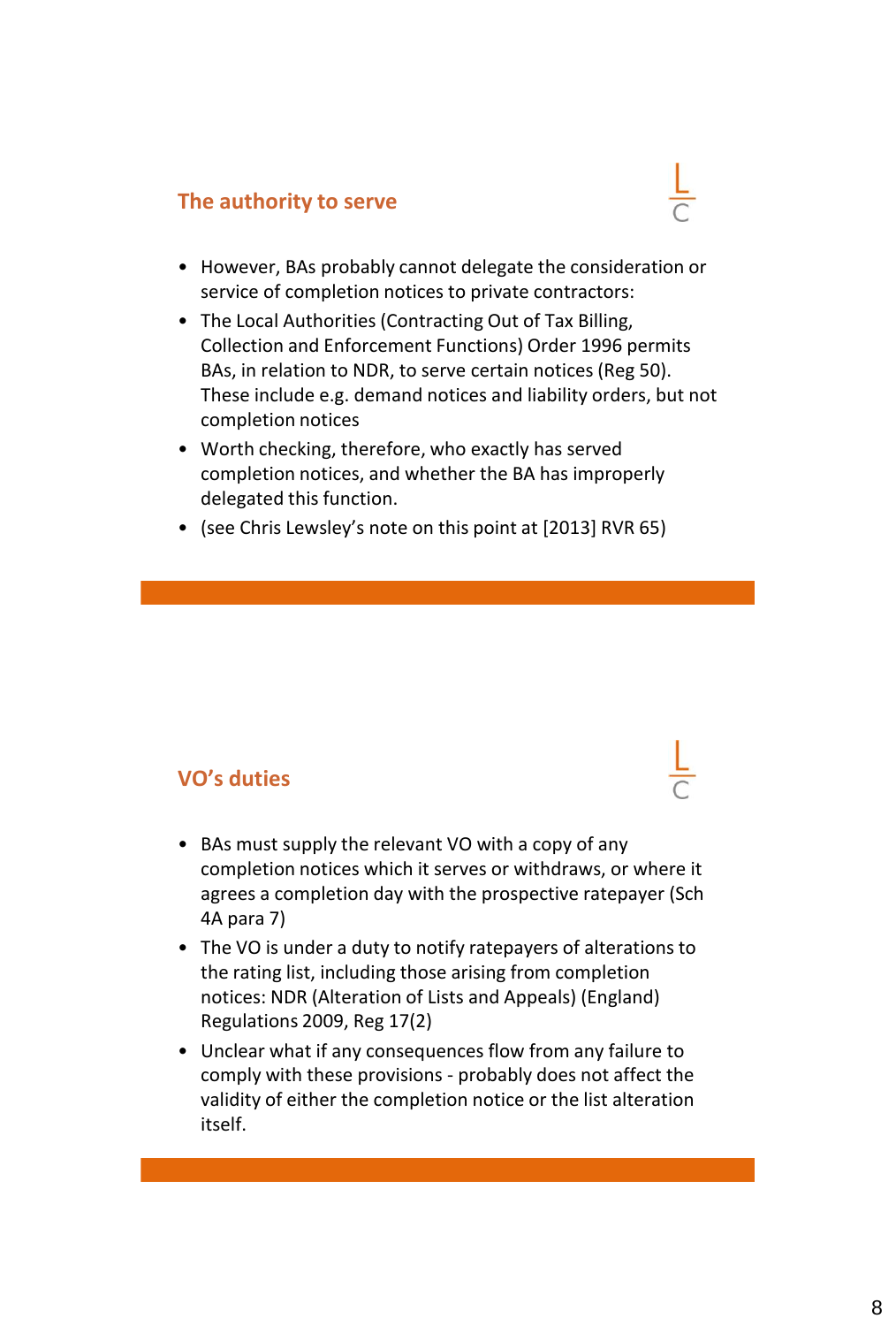#### **Customary works**



Sch 4A para 9 provides:

(1) This paragraph applies in the case of a building to which work remains to be done which is customarily done to a building of the type in question after the building has been substantially completed.

(2) It shall be assumed for the purposes of this Schedule that the building has been or can reasonably be expected to be completed at the end of such period beginning with the date of its completion apart from the work as is reasonably required for carrying out the work.

#### **Estoppel and waiver**

• Where liability for rates arises by virtue of a completion notice, the payment by the ratepayer of rates purportedly due can never amount to an estoppel or a waiver preventing the ratepayer from challenging the validity of the completion notice; these doctrines have no application in this context, and provide no defence to BAs (Metis Apartments Ltd v Grace (VO) (VTE, January 2014))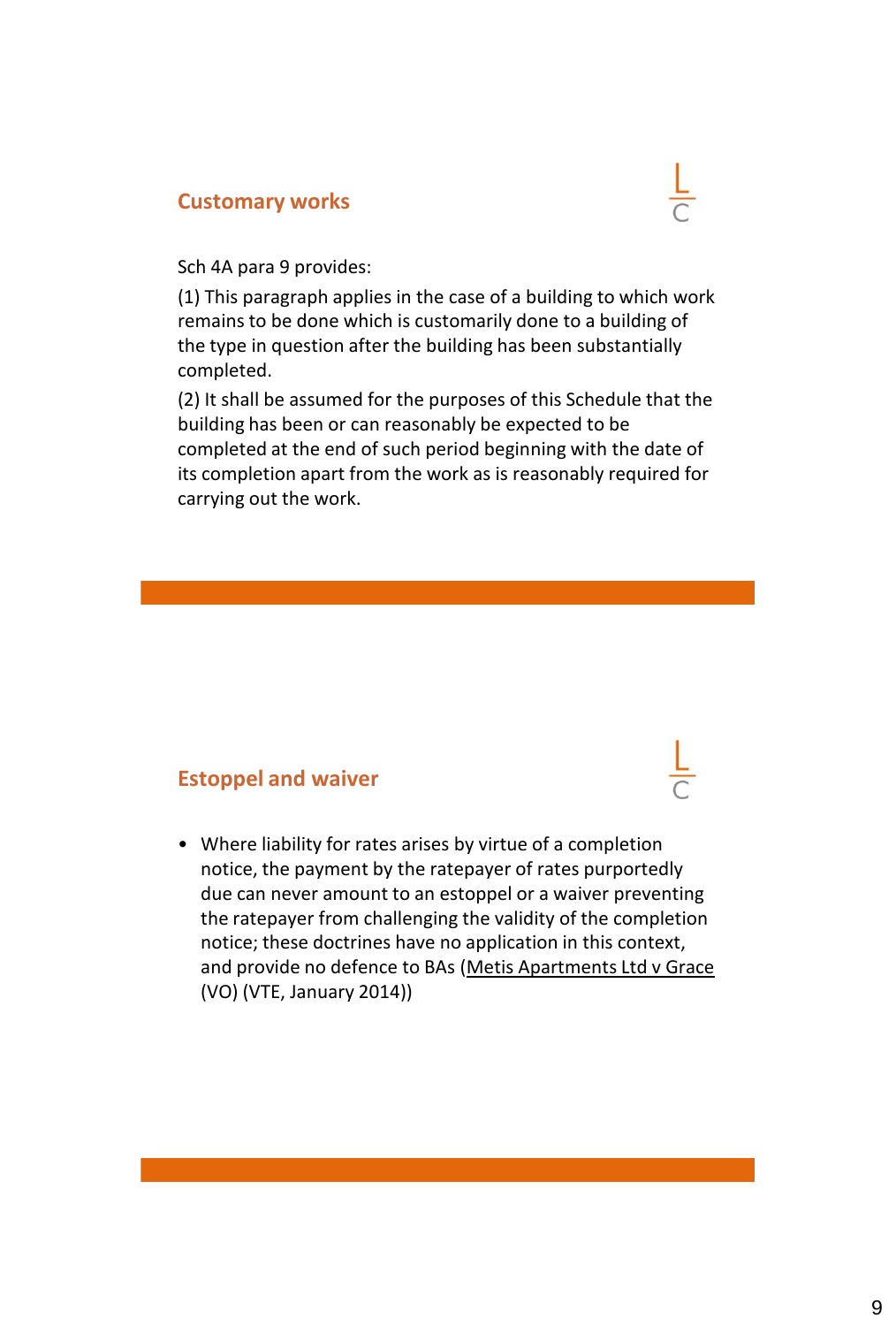## **Challenges to completion notices (1) Appeal under Sch 4A paragraph 4**



- Person served with completion notice may appeal on ground "the building to which the notice relates has not been or, as the case may be, cannot reasonably be expected to be completed by the day stated in the notice"
- If appeal is not withdrawn or dismissed "completion day shall be such day as the tribunal shall determine"
- Must be brought within 28 days, although this may be flexible in some cases: Sainsbury's Supermarkets Ltd v Eden DC
- Parties to the appeal are usually the owner and the BA
- No power to order VO to alter list: Reeves (VO) v VTE [2015] EWHC 973 (Admin)

## **Challenges to completion notices (2) Scope of para 4 appeal**

- Former President of VTE expressed differing views as to whether this could be done on appeal under paragraph 4:
- Prudential Assurance Company Ltd v VO [2011] RA 490: "an appeal against a completion notice under para. 4(1) … is limited to challenging the date of completion and not any wider or more fundamental aspects."
- Tull Properties: "This decision … deals with just one point that arises in this appeal … namely, the validity of the completion notice."